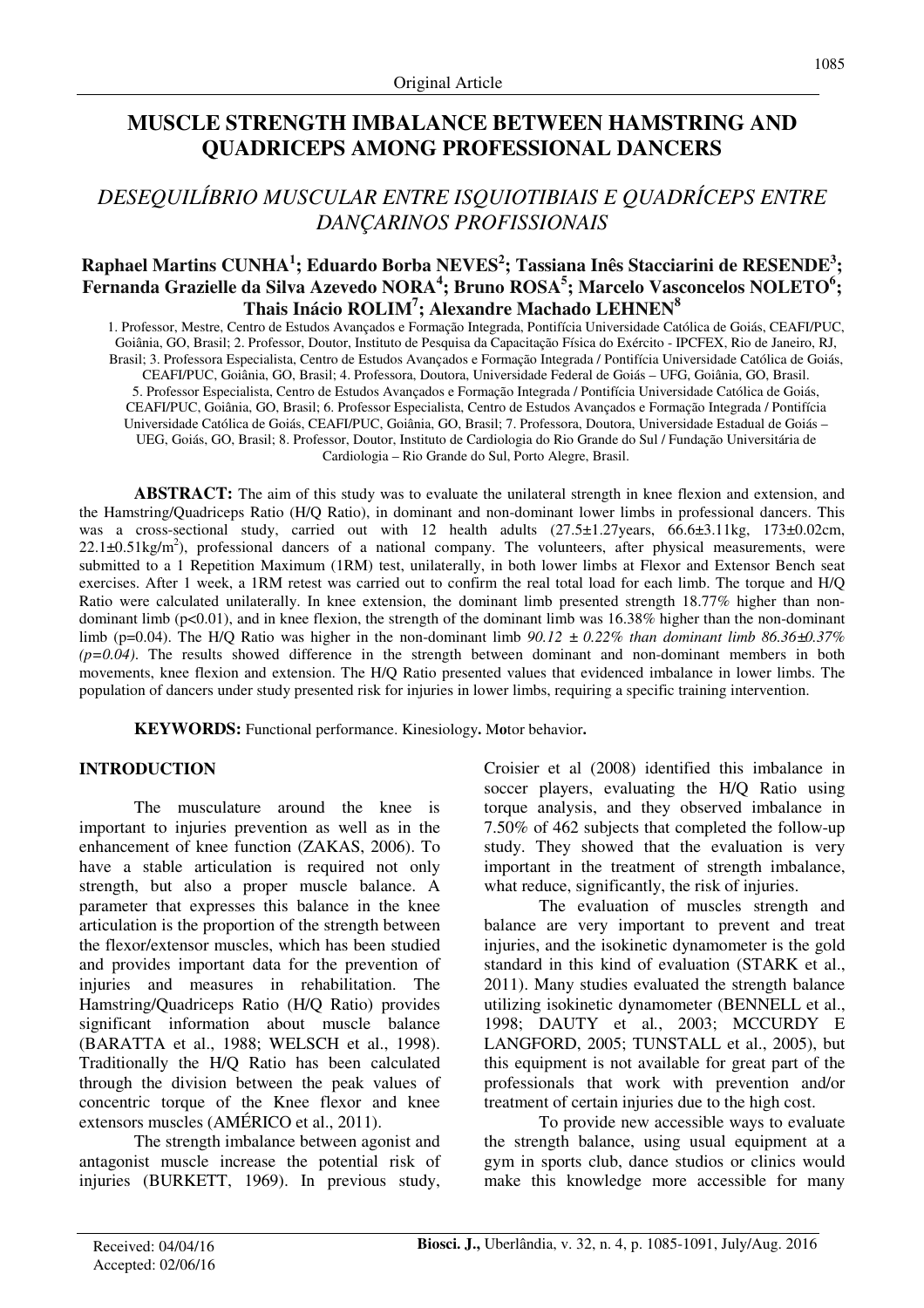exercise and sport professionals, what is proposed in the present study protocol.

Aiming the performance of professional dancers, this study proposes the application of an affordable protocol for assessing the balance of strength, using equipment that can be easily found in a gym, dance studios, or even rehabilitation clinics.

Assessment of maximum leg strength balance between hamstrings and quadriceps in high performance professional dancers is yet to be investigated. On the basis of previous research and to our knowledge, this is the first study that addresses strength balance in dancers, using easily and useful methodologies out of laboratories. Thus, the purpose of this study was to evaluate the strength and flexor/extensor ratio in dominant and non-dominant lower limbs in high performance professional dancers of an important Brazilian dance company. This study aimed to contribute to the improvement of the performance of professional dancers, in the question of activation, motor control and symmetry of the lower limbs.

### **MATERIAL AND METHODS**

This was a cross-sectional study carried out at a Gym and a professional studio of dance, in an important dance company in Brazil. The study protocol followed the principles of the Declaration of Helsinki and was approved by the institutional research ethics committee (Register number 1986- 11). Furthermore, all subjects read and have given their informed consent for participation in the research study.

#### **Study subjects and group assignment**

The study sample consisted of 12 dancers (4 women; 8 men), health adults enrolled at a Brazilian professional dance company. Subjects were eligible if they signed an informed consent form; were 20 to 35 years old; systolic blood pressure <140 mmHg and diastolic blood pressure <90 mmHg in the prestudy assessment. The study exclusion criteria included time of dance  $\lt$  4 years and  $>10$  years, body mass index (BMI)  $\geq$ 30 kg/m<sup>2</sup>; diabetes mellitus; any cardiovascular or metabolic disease; orthopedic impairment in the previous 6 months; and any physical or mental limitations preventing them from engaging in a strength exercise test.

Potential subjects were asked to attend an on-site visit before the experiment. During this visit, the study procedures were explained and those who agreed to participate signed an informed consent form. An interview was performed with questions about medical and disease history; symptoms and others. The institution data was checked and a physical and clinical evaluation was done: body weight, height, tibia length, body mass index and blood pressure were measured.

### **Procedures**

In the first visit after initial pre-test evaluations, all participants were conducted to a gym. All subjects were asked to come in the same day time for a familiarization and the 1 Repetition Maximum (1RM) test was carried out for two exercises: Knee Extension (KE) and Knee Flexion (KF). The sequence and side were alternated between participants, where the first one started in KE, with the left side. After one week, without exercises and training, a 1RM retest was carried out to confirm the load. Before each session, a warm-up was carried out in the specific machines that were used in the actual study. During the strength assessment each subject followed the procedures while supervised by the investigators. The limb that presented higher strength was considered the dominant.

 The 1RM testing protocol was described by Kraemer and Fry (1995). The participants performed a 1RM familiarization before testing, with an emphasis on the specific technique of the study exercises. The heaviest load achieved was considered the 1RM load. To minimize the error during the 1RM tests, the following strategies were adopted (SIMÃO et al., 2007): standardized instructions concerning the testing procedures were given to participants before the test; standard verbal encouragement was provided during the testing procedure. The 1RM was determined in 5 attempts with a rest interval of 5 minutes between them. To apply the 1-RM test, was used the flexor and extensor bench seat of LifeFitness® (USA). The subjects performed the movement in a seated position in 0-90 degrees angle in the flexor bench and 90-0 degree in extender bank. In order to standardize the test run, the participants were informed about the ideal position in the flexor and extensor bench, getting seated properly, with your lower back supported on the bench seat back, holding the side handles of the apparatus with both hands. The appliance was positioned in the tibia five centimeters above the lateral malleolus, being later the tibia in flexor and former bank tibia in extensor bench seat.

 From this sequence of activities, the torque was established: First, the mass of the leg, which, according to Winter (2009), equivalent to 6.1% of the total body mass, was calculated.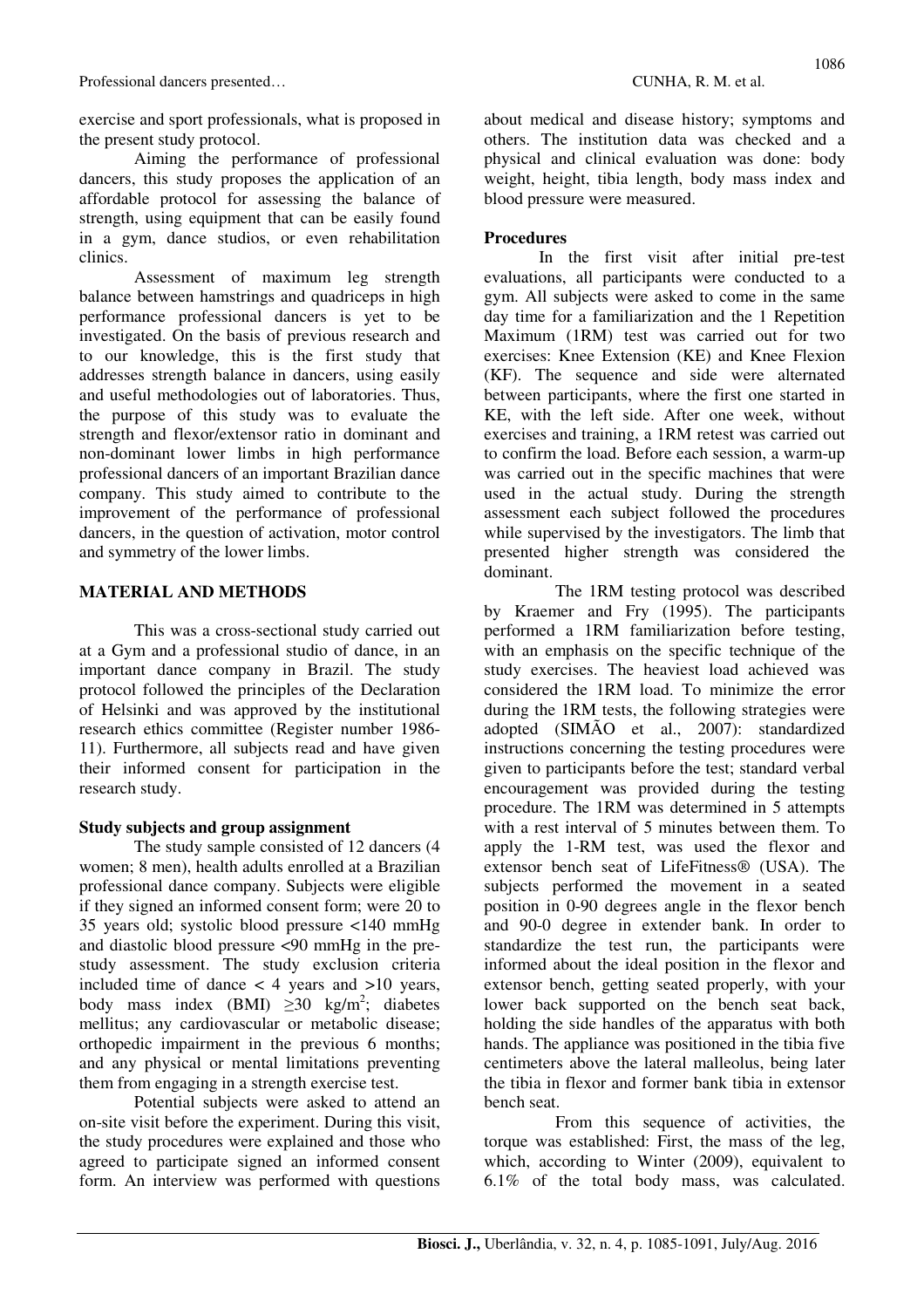Professional dancers presented… CUNHA, R. M. et al.

According to Américo et al (2011) protocol, to perform the gravity correction, in the flexor bench, it is necessary subtract the estimated mass of the leg from the 1RM load found in this exercise. In the extensor bench the estimated mass of the leg must be added in the 1RM total load of this exercise. After this, the values were multiplied by 9.81 m/s<sup>2</sup> (corresponding to the gravity acceleration), thus transforming the load of exercise in weight. This weight was multiplied by the length of the tibia and after multiplied by 100, providing the torque values. The torque was normalized by dividing the results by the individual's weight, in order to find comparable values between participants. The H/Q Ratio was calculated by dividing the flexor torque by the extensor torque, multiplying the result for 100. To analyze the dominant and nom-dominant lower limbs, they were separated based in the maximum load found in the 1RM test.

 To consider strength side-to-side, was used the parameter adopted by Kannus (1994) and Zakas (2006), which consists in a maximum difference from 10% between limbs. In the H/Q Ratio was defined the mean parameter used by Croisier et al (2008), consisting in an average of 56%.

#### **Statistical Analysis**

A descriptive analysis of the central tendency and variance of the data over the average and standard deviation of torque measurements normalized by body weight of the flexors and knee extensors and the H/Q ratio was conducted. Since the variables didn´t show a normal distribution (Shapiro Wilk test,  $p < 0.05$ ) comparisons among the group were performed with the Kruskal-Wallis test and post hoc Dunn. The Statistica 10.0 software (Statsoft, Dell, USA) was used for statistical analysis, and significance level was set to  $p < 0.05$ .

#### **RESULTS**

Characteristics of the participants: age, body weight, height and BMI are described in Table 1.

**Table 1.** Anthropometric characterization of 12 dancers (4 women; 8 men) selected health adults enrolled at a professional Brazilian dance company

| Variables             | Average $\pm$ standard error |  |
|-----------------------|------------------------------|--|
| Age (years)           | $27.50 \pm 1.27$             |  |
| Body Weight (kg)      | $66.60 \pm 3.11$             |  |
| Height (cm)           | $173.00 \pm 0.02$            |  |
| BMI $(Kg/m^2)$        | $22.10 \pm 0.51$             |  |
| Time of dance (Years) | $10.00 \pm 0.3$              |  |

The strength dominance was equal for the same side as in the KF as in the KE for each studied individual. There was significant difference in both evaluated movements, in the KE, the dominant limb presented strength of *545.01±6.90Nm*, being 18.77% higher than non-dominant limb ( $p<0.01$ ), as presented in Figure 1.

In the KF, the dominant limb presented maximum torque of *470.66±0.64Nm*, being 16.38% higher than non-dominant limb  $(p=0.04)$ , see figure 2. In both movements, there was difference.

Conform presented in table 2, there was a difference between limbs in the torque in KF and KE, and in the balance between Hamstring and quadriceps strength, but presented strength imbalance in the dominant limb.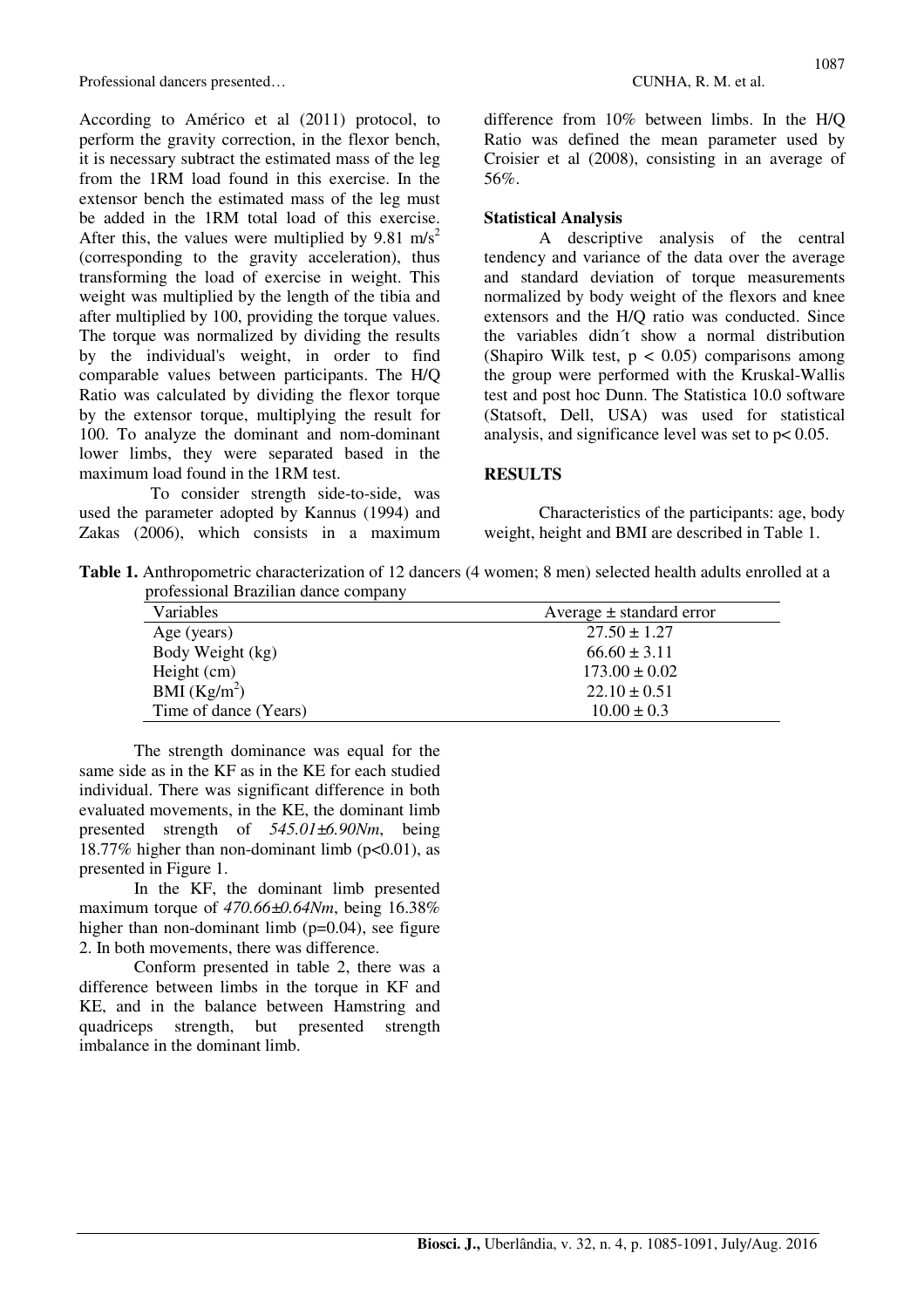

Figure 1. Maximum torque in knee extension in dominant and non-dominant limbs, from12 dancers (4 women; 8 men) selected health adults enrolled at a professional Brazilian dance company \* p< 0,05 post hoc Dunn in dominant x non-dominant limb comparison.



**Figure 2.** Maximum torque in knee flexion in dominant and non-dominant limbs, from 12 dancers (4 women; 8 men) selected health adults enrolled at a professional Brazilian dance company.

\* p< 0,05 post hoc Dunn in dominant x non-dominant limb comparison.

**Table 2.** Descriptive data of the torque flexion, extension and the H/Q Ratio in Dominant and Non-dominant limb, from 12 dancers (4 women; 8 men) selected health adults enrolled at a professional Brazilian dance company.

| <i>Variables</i>      | Dominant Limb<br>$(Average \pm standard)$ | Non-dominant Limb<br>$(Average \pm standard)$ | p value   |
|-----------------------|-------------------------------------------|-----------------------------------------------|-----------|
|                       | error)                                    | error)                                        |           |
| <i>Torque Flexion</i> | $470.66 \pm 0.64$                         | $404.39 \pm 0.69$                             | $0.04*$   |
| Torque Extension      | $545.01 \pm 6.90$                         | 458.86±6.56                                   | $< 0.01*$ |
| $H/O$ Ratio $(\%)$    | $86.36 \pm 0.37$                          | $90.12 \pm 0.22$                              | $0.04*$   |

\* p< 0,05 post hoc Dunn in dominant x non-dominant limb comparison

#### **DISCUSSION**

The aim of the present study was to evaluate the strength and H/Q Ratio in dominant and nondominant lower limbs in professional dancers of an important national dance company of the country. The sample under study presented strength differences in the KE and KF in both, dominant and

non-dominant limbs. In the H/Q Ratio analysis was observed significant imbalance in both, dominant and non-dominant limb.

In this study, the population presented significant strength difference between dominant and non-dominant limb, being 18.77% and 16.38% the difference side-to-side in maximum torque for KE and KF, respectively, according to many other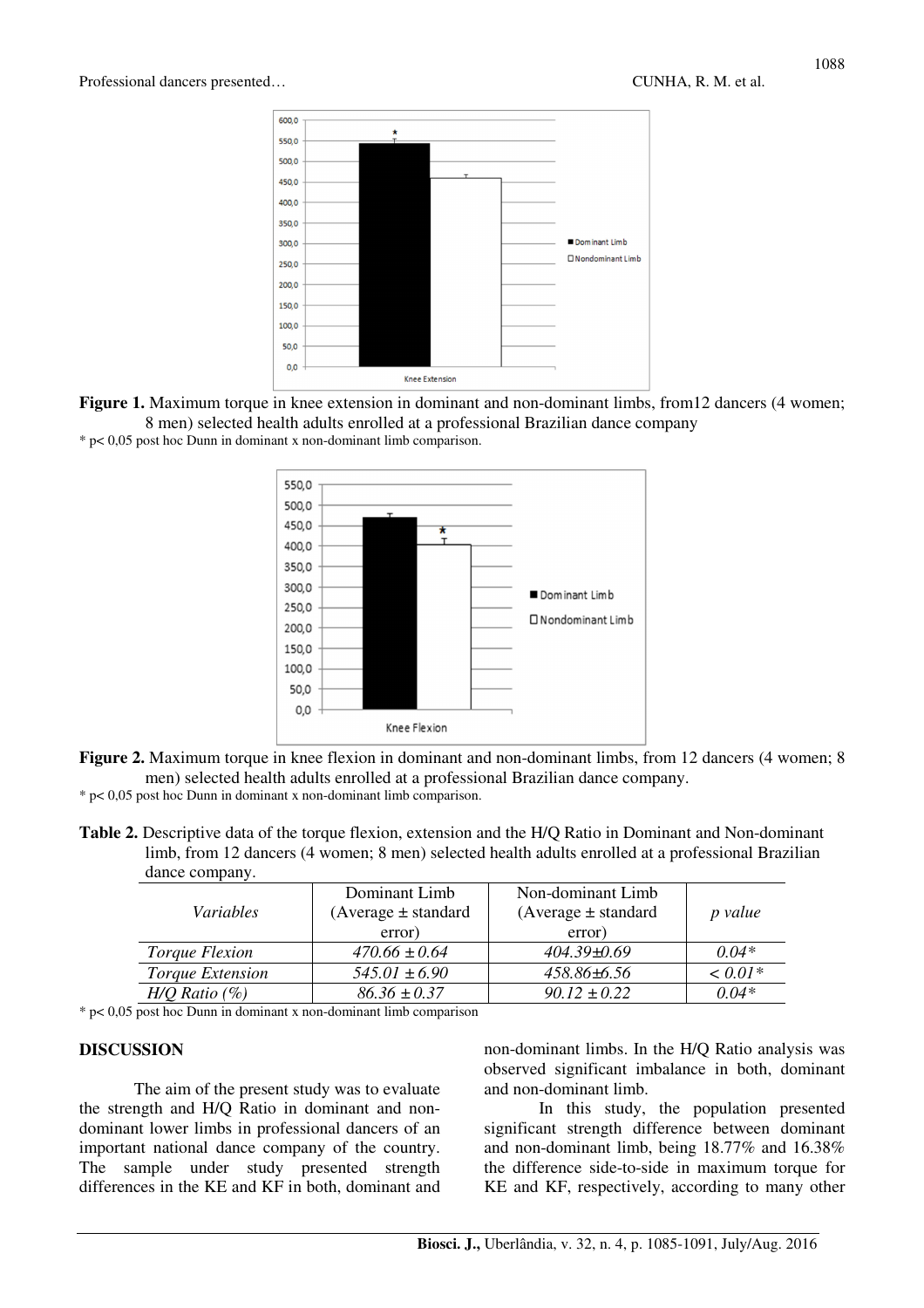studies(BURNIE; BRODIE, 1986; MASUDA et al., 2003; ZAKAS, 2006), considering a strength difference (KANNUS, 1994; ZAKAS, 2006). Masuda et al.(2003) did not find differences between dominant and non-dominant isokinetic leg strength during knee flexion/extension, hip flexion/extension, and hip abduction/adduction in university soccer players. In contrast to these findings, Hunter et al. (2000) found higher dominant knee extension isometric torque, compared to the non-dominant in non-athlete women, of different ages, similar to the results of the present study. It's important to emphasize that the muscle imbalance between limbs is also thought to be related to an increase risk of injury (AGRE; BAXTER, 1987).

Isokinetic and isometric strength are commonly measured with an open kinetic chain, single-joint test. There is not a pattern in the studies comparing unilateral strength in the dominant and non-dominant limbs. Burnie and Brodie (1986) showed that isokinetic knee flexion/extension strength difference was not found between the dominant and non- dominant leg in the studied preadolescents.

 In this study was found imbalance between hamstring and Quadriceps strength, in both, dominant and non-dominant limbs, with values of 86.36% for dominant and 90.12% for non-dominant. It is described in the literature that the relationship agonist/antagonist tends to be approximately 60% in healthy adults (DIAS et al., 2004). A stable articulation requires not only strength, but also a proper muscle balance. The H/Q ratio provides important data for the prevention of injuries and measures in rehabilitation (AMÉRICO et al., 2011). Assessment of 1RM leg strength can provide valuable assessment data to determine functional strength capacity. At the same time, statistically defined cutoffs are rarely described for the H/Q ratio, leading to subjective interpretation of this essential parameter.

 According to results, Kong et al (2010) also found strength imbalance in H/Q Ratio in physically active adults. But differently, others (SIQUEIRA et al., 2002; DIAS et al., 2004; AMÉRICO et al., 2011) did not. Was found an important imbalance in the H/Q Ratio in dominant and non-dominant limbs of the studied dancers, what can predispose them injury problems in lower limbs.

 Croisier et al (2008) found significant correlation between strength imbalance by H/Q ratio and injuries in soccer players. They also observed that once the imbalance was identified and treated, the injuries decreased significantly.

 Zakas (2006) studied the H/Q balance in professional soccer players of the Greek first division, using the isokinetic dynamometer, and observed no imbalance in these individuals, in dominant and non-dominant limbs. Other study with healthy young adults men found a ratio of 60,3% for jumpers athletes, 56,4% for running athletes and 57% for non-athletes (SIQUEIRA et al., 2002). An increased H/Q ratio is related to higher risks of injuries (CROISIER et al., 2008). A decreased H/Q ratio can indicate predominance in the KE strength or deficit in KF strength and a high H/Q ratio can indicate predominance of the KF or deficit in the KE (AMÉRICO et al*.*, 2011), what suggest that the professional dancers of the present study can have a predominance of the KF strength in relation to KE strength.

 The isokinetic dynamometer is considered the gold standard for measurements of this kind of variables (STARK et al., 2011), and this is a limitation of the present study, because this equipment was not used. On the other hand, this is an expensive machine, restricting the large use in many other places where an analysis of strength balance are necessary, like rehabilitation centers, gyms, dance studios, sports center, among others. To know new alternatives are very important for popularize this individual conduct among professional that does not have an isokinetic dynamometer in their work resources, what will contribute to the prevention and treatment of injuries. The sample size also is a limitation of the present study.

Various studies (SIQUEIRA et al., 2002; DIAS et al., 2004; ZAKAS, 2006; AMÉRICO et al., 2011) may be associated to innumerable researchrelated variables (way of measuring; presence or absence of problems in the group being studied; age; type of exercise or sport trained; and state of training). It is thus a difficult task to compare these studies since their methodological characteristics are so varied.

## **CONCLUSIONS**

There were significant differences between limbs, in both evaluated movements.

Relative to H/Q Ratio, there were strength imbalances in both limbs, with high values, suggesting that the professional dancers of the present study can have a predominance of the KF strength in relation to KE strength in dominant limb.

Even using a method which does not have a rigorous laboratory, it can be observed an unusual difference in muscular strength between quadriceps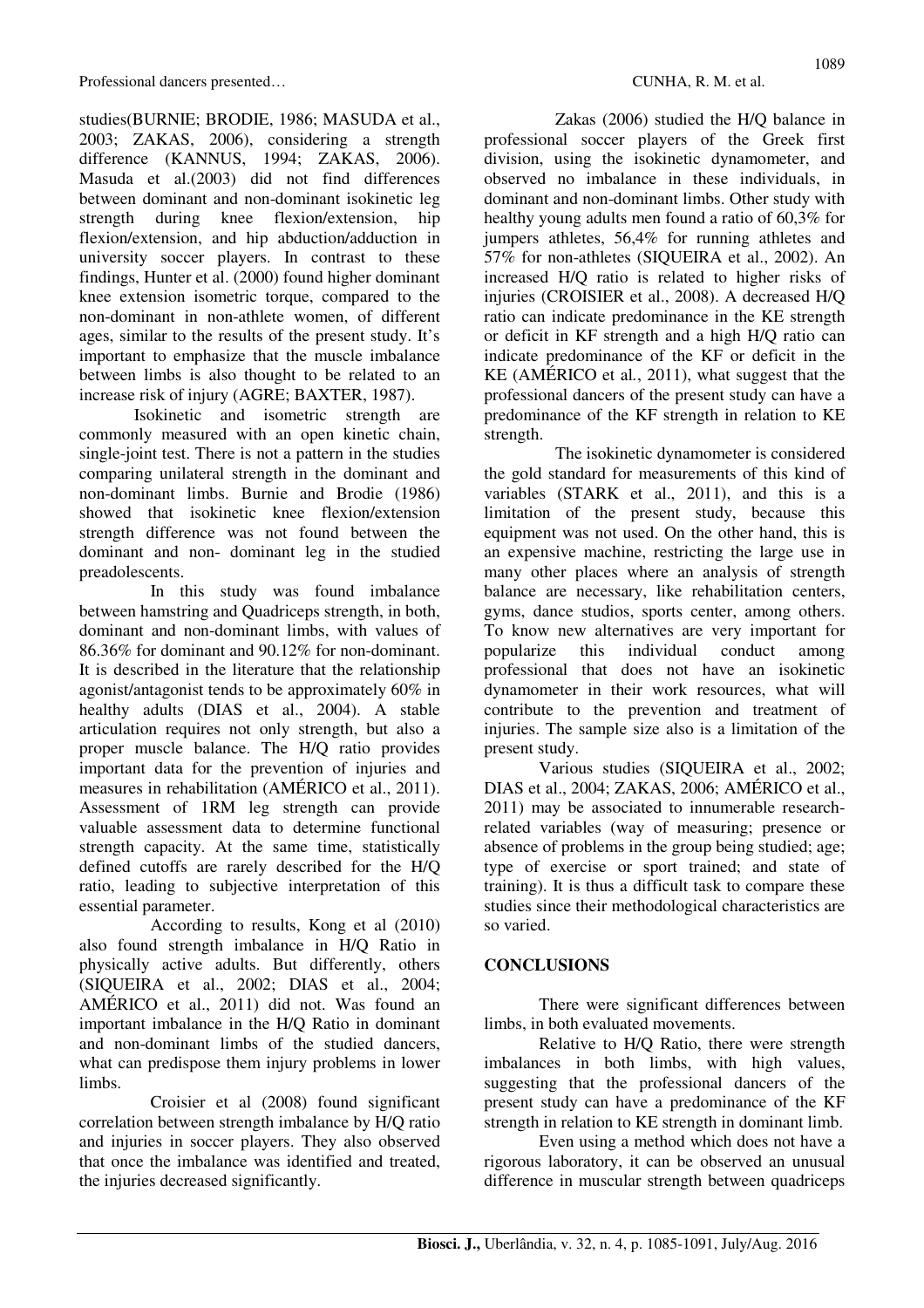and hamstrings, and asymmetry between the legs. Thus, this tool may be used by physical educators and physiotherapists for the purpose of muscle strengthening, motor control increase and hence injuries prevention.

The population of dancers under study presented risk for injuries in dominant lower limbs, requiring a specific training intervention aiming to

prevent possible injuries.

**RESUMO:** O objetivo deste estudo foi avaliar a força de flexão e extensão do joelho, de forma unilateral, e a relação Isquiotibiais-Quadriceps (relação I/Q), nos membros inferiores dominantes e não dominantes de dançarinos profissionais. Este foi um estudo transversal, realizado com 12 dançarinos profissionais adultos saudáveis (27.5±1.27anos, .<br>66.6±3.11kg, 173±0.02cm, 22.1±0.51kg/m<sup>2</sup>), de uma empresa de dança brasileira. Após as avaliações antropométricas, os indivíduos foram submetidos ao teste de uma repetição máxima (1RM) na cadeira extensora e flexora, unilateralmente, em ambos os membros inferiores. Após uma semana, um reteste de 1RM foi realizado para confirmar a carga total para cada membro. O torque e relação I/Q foram calculados de forma unilateral. Em extensão do joelho do membro dominante apresentou força 18,77% superior ao membro não dominante (p <0,01), e na flexão do joelho, a força do membro dominante foi 16,38% maior do que a força do membro não dominante (p = 0,04). A Relação I/Q foi maior no membro não-dominante *90.12 ± 0.22%* do que no membro dominante *86.36±0.37%* (p = 0,04). Os resultados mostraram diferença na força entre os membros dominantes e não dominantes em ambos os movimentos, na flexão e extensão do joelho. A relação I/Q apresentou valores que evidenciaram desequilíbrio nos membros inferiores. A população de dançarinos em estudo apresenta risco de lesões nos membros inferiores, necessitando de uma intervenção formação específica.

**PALAVRAS-CHAVE:** Desempenho funcional. Cinesiologia. Comportamento motor.

#### **REFERENCES**

AGRE, J.; BAXTER, T. Musculoskeletal profile of male collegiate soccer players. **Archives of physical medicine and rehabilitation,** v. 68, n. 3, p. 147-150, 1987. ISSN 0003-9993.

AMÉRICO, S. P. F. et al. Use of 1-RM test in the measurement of knee flexors and extensors ratio in young adults. **Revista Brasileira de Medicina do Esporte,** v. 17, n. 2, p. 111-114, 2011. ISSN 1517-8692.

BARATTA, R. et al. Muscular coactivation The role of the antagonist musculature in maintaining knee stability. **The American journal of sports medicine,** v. 16, n. 2, p. 113-122, 1988. ISSN 0363-5465.

BENNELL, K. et al. Isokinetic strength testing does not predict hamstring injury in Australian Rules footballers. **British Journal of Sports Medicine,** v. 32, n. 4, p. 309-314, 1998. ISSN 1473-0480.

BURKETT, L. N. Causative factors in hamstring strains. **Medicine and science in sports,** v. 2, n. 1, p. 39-42, 1969. ISSN 0025-7990.

BURNIE, J.; BRODIE, D. Isokinetic measurement in preadolescent males. **International journal of sports medicine,** v. 7, n. 4, p. 205-209, 1986. ISSN 0172-4622.

CROISIER, J.-L. et al. Strength imbalances and prevention of hamstring injury in professional soccer players a prospective study. **The American journal of sports medicine,** v. 36, n. 8, p. 1469-1475, 2008. ISSN 0363- 5465.

DAUTY, M.; POTIRON-JOSSE, M.; ROCHCONGAR, P. Consequences and prediction of hamstring muscle injury with concentric and eccentric isokinetic parameters in elite soccer players. **Annales de readaptation et de medecine physique: revue scientifique de la Societe francaise de reeducation fonctionnelle de readaptation et de medecine physique**, 2003. p.601-606.

DIAS, J. M. D. et al. Relação isquiotibiais/quadríceps em mulheres idosas utilizando o dinamômetro isocinético. **Rev Bras Fisioter,** v. 8, n. 2, p. 111-5, 2004.